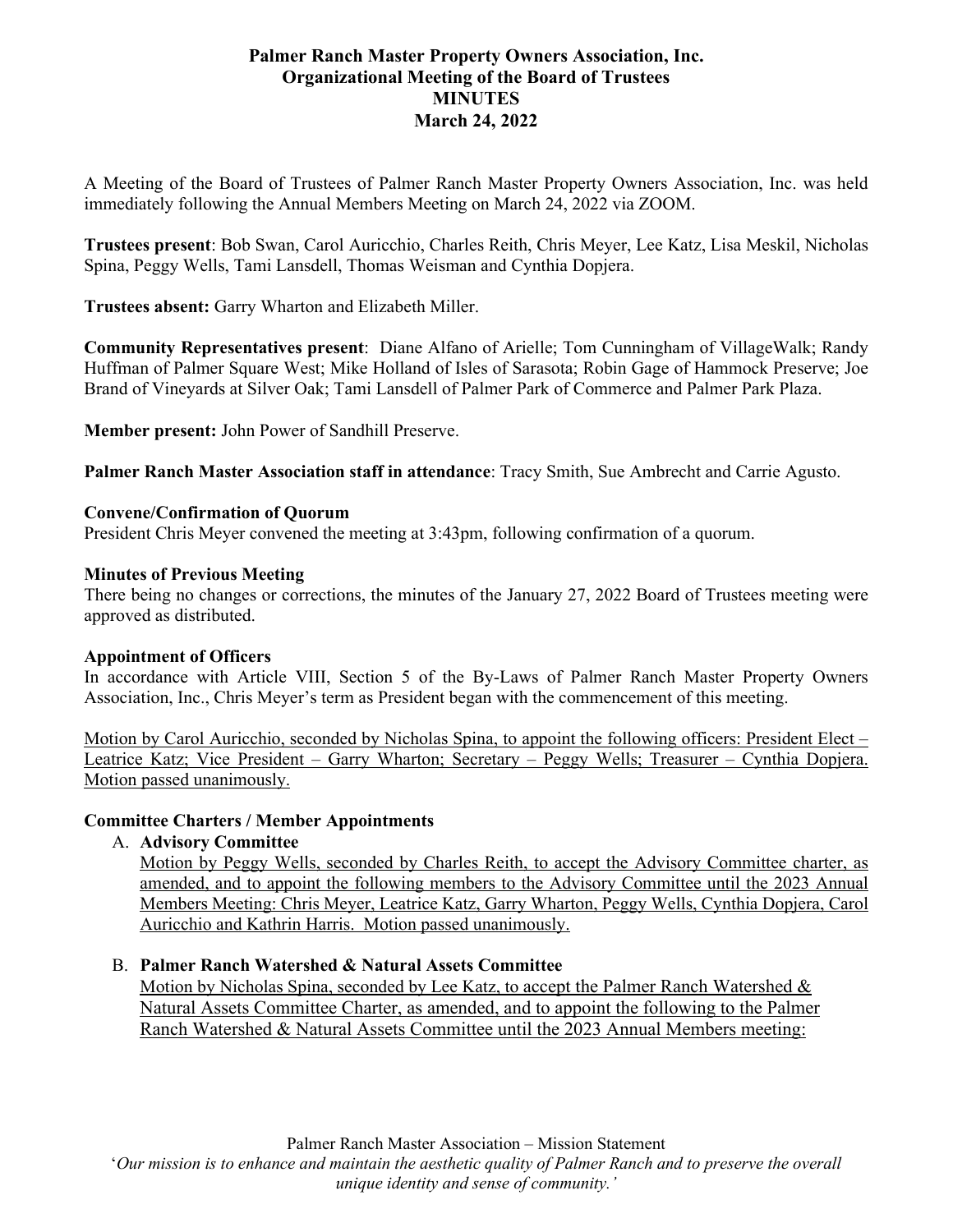## **Palmer Ranch Master Property Owners Association, Inc. Organizational Meeting of the Board of Trustees MINUTES March 24, 2022**

|                                          | <b>COMMUNITY</b>                       |
|------------------------------------------|----------------------------------------|
| <b>NAME</b>                              | <b>COMPANY</b>                         |
| <b>Committee Chair / Voting Member:</b>  |                                        |
| Joe Polidoro                             | <b>Turtle Rock</b>                     |
| <b>Board Liaison / Voting Member:</b>    |                                        |
| <b>Charles Reith</b>                     | Mira Lago                              |
| <b>Voting Members:</b>                   |                                        |
| <b>Barbara Scissors</b>                  | Sandhill Preserve                      |
| <b>Charles Durkin</b>                    | VillageWalk                            |
| Cindy Taliaferro                         | Mira Lago                              |
| Ken Brinker                              | Stoneybrook Golf & Country Club        |
| Nicholas Spina                           | <b>Wellington Chase</b>                |
| Oliver Janney                            | Deer Creek                             |
| Roger Stephenson                         | VillageWalk                            |
| Sue Ambrecht                             | <b>PRMA Staff</b>                      |
| <b>Tracy Smith</b>                       | <b>PRMA Staff</b>                      |
| Viviane Silverman                        | VillageWalk                            |
| <b>Non-Voting Members / Professional</b> |                                        |
| <b>Consultants:</b>                      |                                        |
| David Shafer                             | <b>Shafer Consulting</b>               |
| Jennifer Shafer                          | <b>Shafer Consulting</b>               |
| <b>Steve Suau</b>                        | Progressive Water Resources            |
| Russ Hoffman                             | <b>Beautiful Ponds</b>                 |
| Mollie Holland                           | Sarasota County                        |
|                                          | UF/IFAS (until March 31, 2022) -       |
|                                          | Suncoast Waterkeepers (effective April |
| Dr. Abbey Tyrna                          | 1, 2022                                |
| Robert Pasquali                          | Sarasota County                        |

Motion passed unanimously.

### **Old Business**

There was no old business to discuss.

#### **New Business**

### **A. Palmer Ranch Website – Natural Assets Page**

Motion by Lee Katz, seconded by Carol Auricchio, to accept the WebFab proposal to modify the existing Palmer Ranch website by adding a new Natural Assets page to the website, similar to existing pages for Grounds, News, etc. at a cost of \$1,875.00. Motion passed unanimously.

### **B. Enhancement Project – Entry Walls**

Motion by Peggy Wells, seconded by Bob Swan, to authorize \$18,465.58 in additional enhancement monies needed for the Entry Wall enhancement project. Motion passed unanimously.

## **C. Other**

There was no other new business to discuss.

Palmer Ranch Master Association – Mission Statement

'*Our mission is to enhance and maintain the aesthetic quality of Palmer Ranch and to preserve the overall unique identity and sense of community.'*